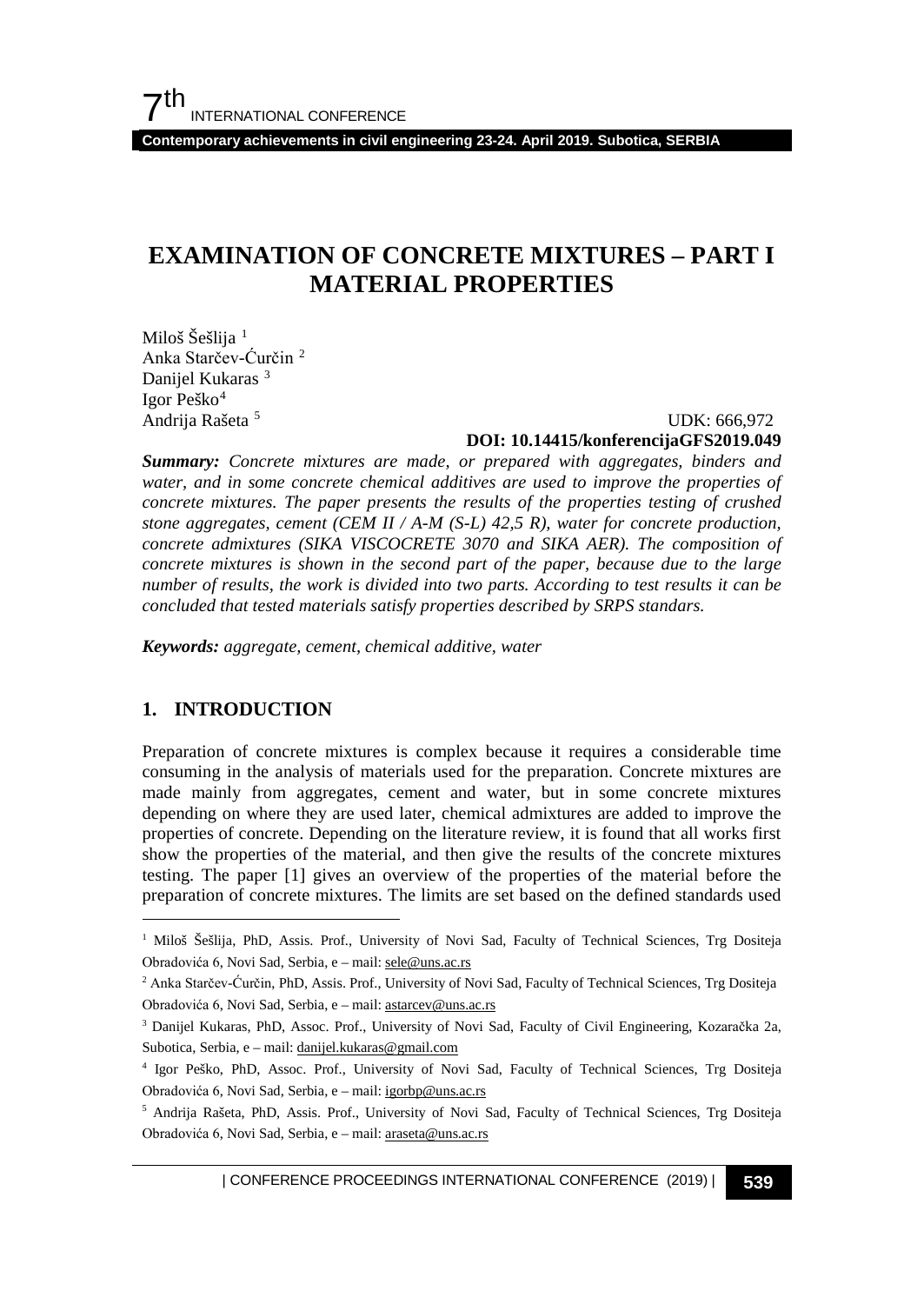#### **Савремена достигнућа у грађевинарству 23-24. април 2019. Суботица, СРБИЈА**

for this scientific area. After the analysis, it was concluded that the aggregate can be used for the concrete pavement of certain strength and that it fulfills the conditions that are prescribed by the SRPS standards.

Similar concepts have also been noted in other authors [2-4] where an aggregate test is given, and then the physical-mechanical properties of cement and the examination of chemical additives for the preparation of concrete mixtures. Concrete mixtures have been analyzed mainly for concrete pavements and for structural elements such as bridges and residential-business buildings. Material quality testing procedures are an important parameter for concrete mixtures preparing, as it is observed whether the test material meets the requirements of the standard, or whether it is within the limits prescribed by the standard for the application of the structural element.

This paper presents an examination of the properties of aggregates, but crushed stone aggregates (fractions 0/4, 4/8 and 8/16 mm), cement (LaFarge CEM II / A-M (S-L) 42,5 R), chemical additives (SIKA VISCOCRETE 3070 and SIKA AER) and water.

### **2. EXPERIMENTAL RESEARCH**

Concrete was produced on the basis of pre-determined recipes, that is, on the basis of the concrete mixture project, which should contain all the adopted quantities of component materials. The component materials of concrete were: aggregate (crushed stone), cement (CEM II A-M (S-L) 42.5R), chemical additives (Sika ViscoCrete 3070, Sika-Aer) and water.

### **2.1.Aggregate**

A crushed stone aggregate for the preparation of a concrete mixture was used for aggregate testing. The aggregate was sampled from the quarry "Drenovački KIK". The following tests were carried out for the aggregate:

- Grain size distibution of aggregate (SRPS B.B8.029), and at the same time a quality codition for granulometric composition is determined according to standards SRPS B.B2.010 and SRPS B.B3.100;
- Fine modulus for a small aggregate (SRPS B.B2.010);
- The content of tiny aggregate particles (SRPS B.B8.036);
- Aggregate grain shape (SRPS B.B8.049);
- Density and water absorption (SRPS B.B8.031);
- Resistence to crushing and wear Los Angeles method (SRPS B.B8.045).

During the test for some methods, not all three test fractions were used, because standard specifies which fractions can be used for testing. Grain size distibution of aggregate was done for all of three aggregate fractions, while for the fine modulus for a small aggregate was used only the first fraction and it has to be fullfiled the condition of minimum 2.3 to maximum 3.6 for modulus value. If the test result does not meet the specified conditions, it is considered that the aggregate is not suitable for the preparation of concrete mixtures which require higher physical and mechanical characteristics of hardened concrete. Three aggregate fractions were used for testing of the content of tiny aggregate particles,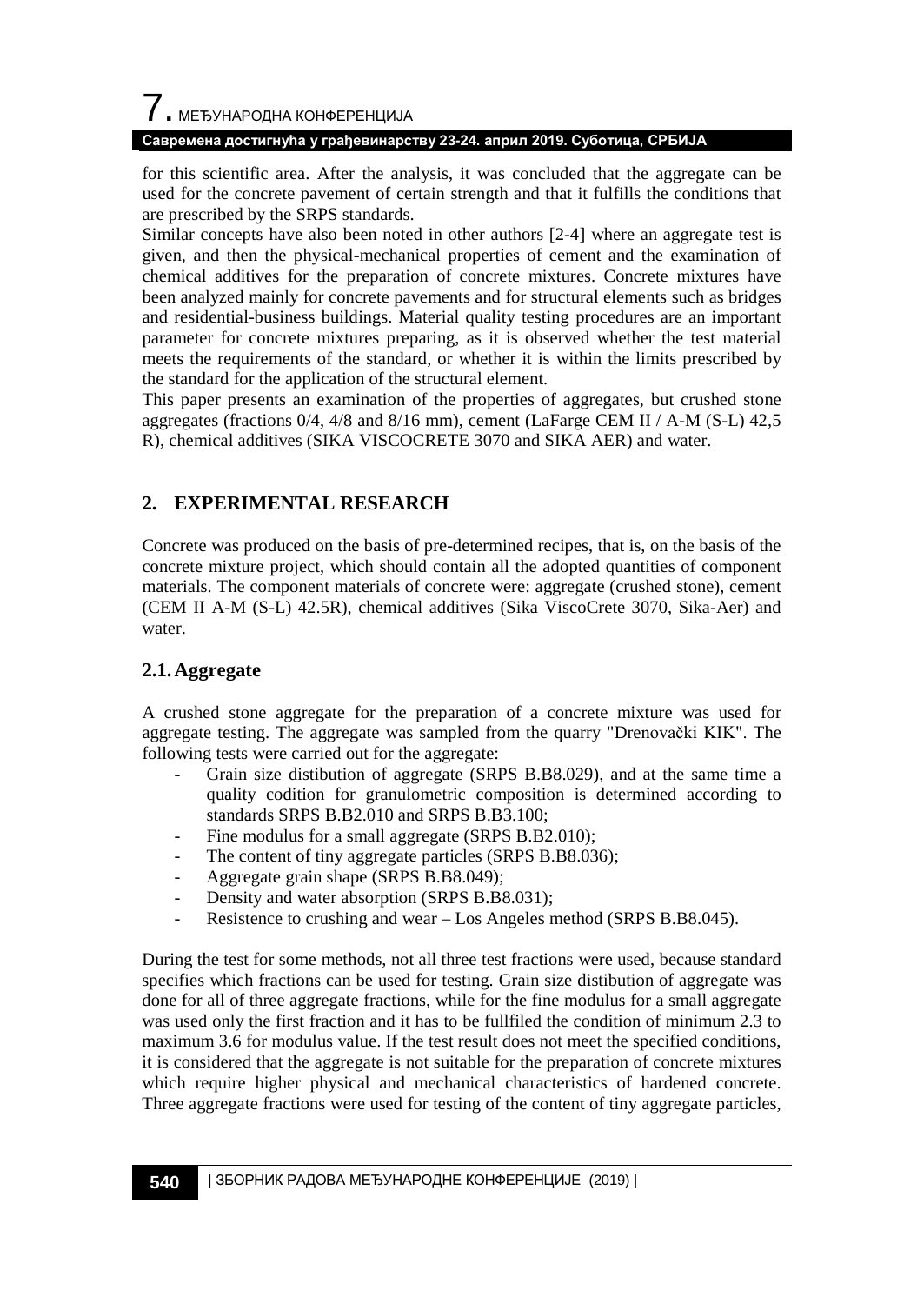**Contemporary achievements in civil engineering 23-24. April 2019. Subotica, SERBIA**

aggregate grain shape and density. Resistence to crushing, the Los Angeles method, was done with fractions of 8/16 and 16/22 mm.

### **2.2.Cement**

For the concrete preparation cement LaFarge CEM II / A-M (S-L) 42,5 R was used from the Beočin cement plant. The material was sampled in certain quantities, on the basis of which the following tests were carried out: Fineness (SRPS EN 196-6), Standard consistence (SRPS EN 196-3), Cement setting times, ie beginning and end of binding (SRPS EN 196-3), Soundness (SRPS EN 196-3) and Flexural and compressive strength at 2 and 28 days (SRPS EN 196-1). The required values of the results were prescribed by the defined standards depending on the type of test which was done for the material.

#### **2.3.Water**

For the preparation of concrete mixtures, water from the water supply system is mainly used because it is controlled and fulfills the conditions necessary for the use of concrete. In this paper, following water tests were done: pH value, chloride content, sulphate content, sulphide content, nitrate content, phosphate content, bicarbonate content and the difference in the setting time between the cement paste with the water being tested and the distilled water, ie the beginning and the end of binding. The entire listed tests were done according to standard SRPS U.M1.058.

### **2.4.Chemical additives**

The chemical additives used for testing and subsequent concrete preparation were as follows: Sika Viscocrete 3070 and Sika Aer.

#### **2.4.1. Sika Viscocrete 3070**

For the Sika Viscococrete testing purposes, the following physical and chemical properties were done: bulk density in liquid state; surface stress, the content of dry matter and pH value. The entire listed tests were done according to standard SRPS U.M1.035.

#### **2.4.2. Sika Aer**

The Sika Aer chemical additive was tested according to the same standard for the same physical and mechanical properties as in the previous subsection (2.4.1).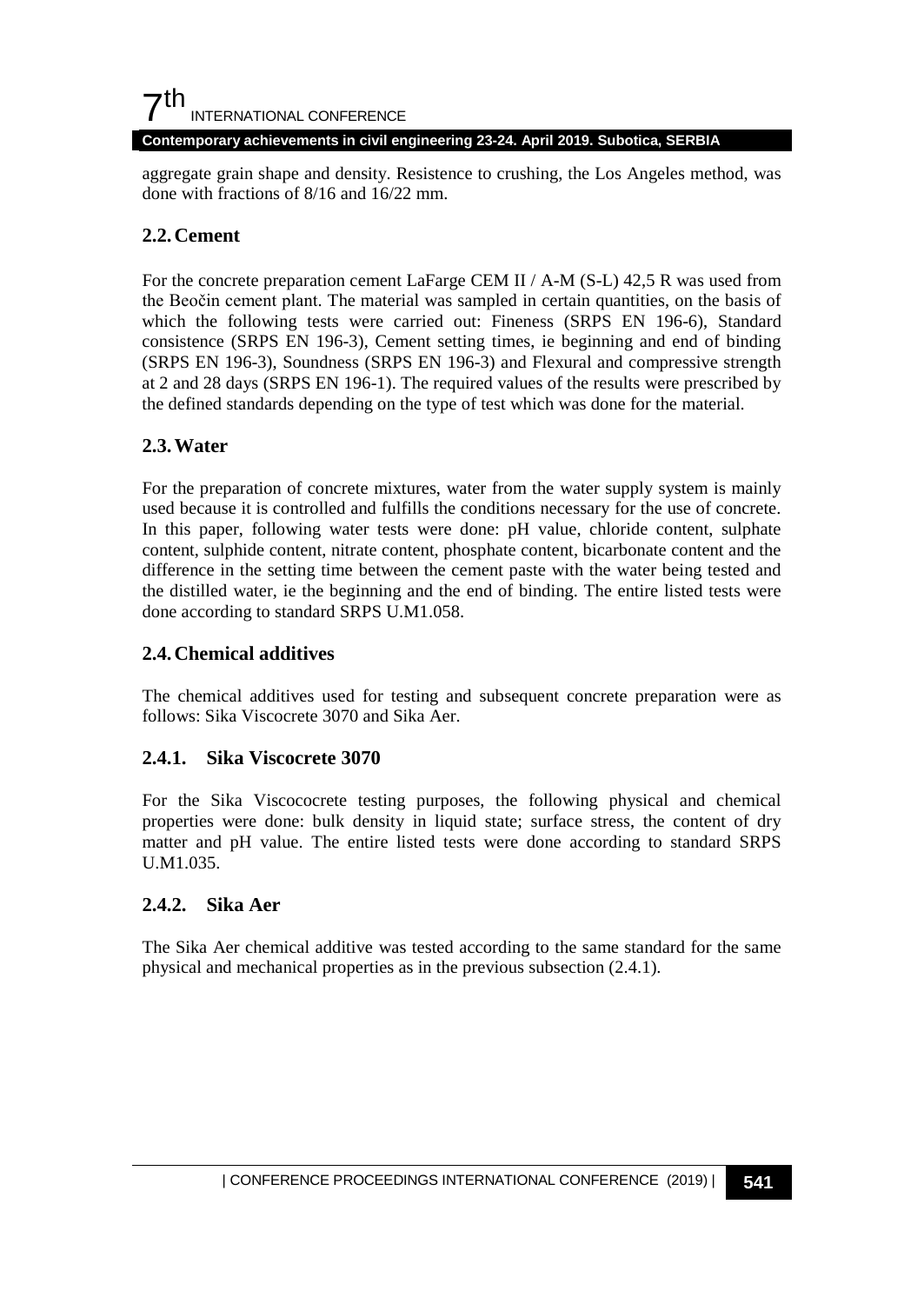## **3. RESULTS AND DISCUSSION**

## **3.1 Aggregate**

Grain size distibution of aggregate is shown in Figure 1. It was noticed that the aggregate has no undersize and oversize grains and meets all the requirements prescribed by the standard SRPS B.B2.010 and SRPS B.B3.100, i.e. It is within the prescribed limits of the minimum and maximum content of aggregate fractions.



*Figure 1 – Grain size distibution of aggregate*

Fine modulus for a small aggregate is shown in Table 1. It is noted that the fine modulus is within the prescribed limits defined by the standard.

| $1000 \pm 1$<br>Test method | Graanz modulus of fine aggregate<br>Fine aggregate/ | Grading modulus of fine aggregate |                     |  |
|-----------------------------|-----------------------------------------------------|-----------------------------------|---------------------|--|
|                             | Fraction                                            | Achieved                          | Required            |  |
| <b>SRPS B.B2.010</b>        | 0/4 mm                                              | 3.39                              | min $2.3 - max 3.6$ |  |

*Table 1 – Grading modulus of fine aggregate*

The testing of the content of fine particles of each fraction after test sieves is shown in Table 2.It can be seen that according to the standard they have maximum limits of fine particles that may contain certain fraction.

| Test method          | Fraction [mm] | Content of small particles $< 0.09$ mm, % |           |  |
|----------------------|---------------|-------------------------------------------|-----------|--|
|                      |               | Achieved                                  | Required  |  |
| <b>SRPS B.B8.036</b> | )/4           | 9.8                                       | $max$ 10% |  |
|                      | 4/8           | $0.8\,$                                   | $max 1\%$ |  |
|                      |               |                                           | $max 1\%$ |  |

*Table 2 – Content of small particles*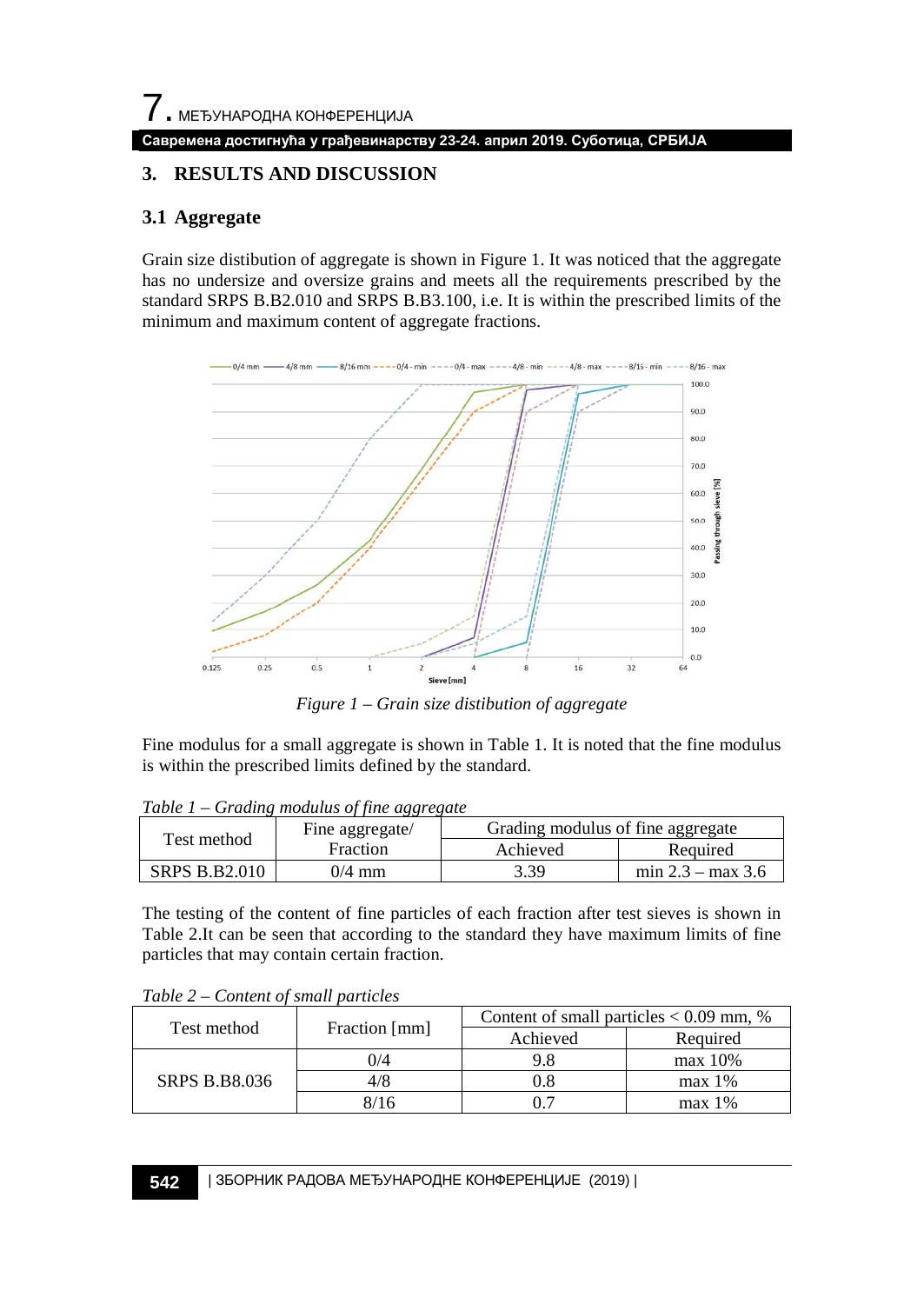#### **Contemporary achievements in civil engineering 23-24. April 2019. Subotica, SERBIA**

| Test method          | Fraction [mm] | Content of small particles $< 0.09$ mm, % |          |  |
|----------------------|---------------|-------------------------------------------|----------|--|
|                      |               | Achieved                                  | Required |  |
| <b>SRPS B.B8.049</b> | 0/4           | -                                         | -        |  |
|                      | 4/8           | 0.21                                      | >0.15    |  |
|                      | 8/16          | 1.25                                      | 50.15    |  |

*Table 3 – Particle shape (volumetric coeficient)*

The aggregate grain shape was tested according to the abovementioned standard SRPS B.B8.049. Based on the standards and carried tests shown in Table 3, it was determined that the grain shape fulfills the prescribed conditions. The bulk density and water absorption of the aggregate are shown in Table 4. After the tests, the results of bulk density of the crushed stone aggregate is within the defined limits prescribed by a certain standard, while the absorption of water is low compared to natural aggregates.

*Table 4 – Bulk density and water absorption*

| Test method                    | Fraction | Bulk density $\lceil \text{kg/m}^3 \rceil$ |           | Water absorption [%] |                          |
|--------------------------------|----------|--------------------------------------------|-----------|----------------------|--------------------------|
|                                | mm       | Achieved                                   | Required  | Achieved             | Required                 |
| <b>SRPS</b><br><b>B.B8.031</b> | 0/4      | 2740                                       | 2000-3000 | 0.86                 | $\overline{\phantom{0}}$ |
|                                | 4/8      | 2810                                       | 2000-3000 | 0.85                 | $\overline{\phantom{0}}$ |
|                                | 8/16     | 2800                                       | 2000-3000 | 0.61                 | $\overline{\phantom{a}}$ |

In addition to the above tests, resistance to crushing and wearing has also been made. Since these are mixtures that are used for roads and long span constructions, the anticrushing and wear coefficient must be less than or equal to 16. After the conducted research, it was found that the crushed aggregate fulfills the conditions given in standard (Table 5).

*Table 5 – Resistance to crushing and abrasion – Los Angeles*

| Test method          | Fraction [mm] | Content of small particles $< 0.09$ mm. % |               |  |
|----------------------|---------------|-------------------------------------------|---------------|--|
|                      |               | Achieved                                  | Required      |  |
| <b>SRPS B.B8.045</b> | 8/16, 16/22   | 16.0                                      | $<$ 16.0 $\,$ |  |

### **3.2 Cement**

For the concrete preparation one type of cement was used and is from the Beočin cement plant. The results of the physical-mechanical properties of the cement test are shown in Table 6. By comparing the obtained and required results, it is understood that the test material, i.e. the binder, fullfils the conditions and standards on the basis of which the test was done.

*Table 6 – Testing results of cement*

|                          |                           | Results  |          |
|--------------------------|---------------------------|----------|----------|
| Type of test             | Test method               | Achieved | Requried |
| Fineness (on sieve) [%]  | <b>SRPS EN</b><br>$196-6$ | 0.875    | $\leq10$ |
| Standard consistency [%] | <b>SRPS EN</b>            | 27.20    | -        |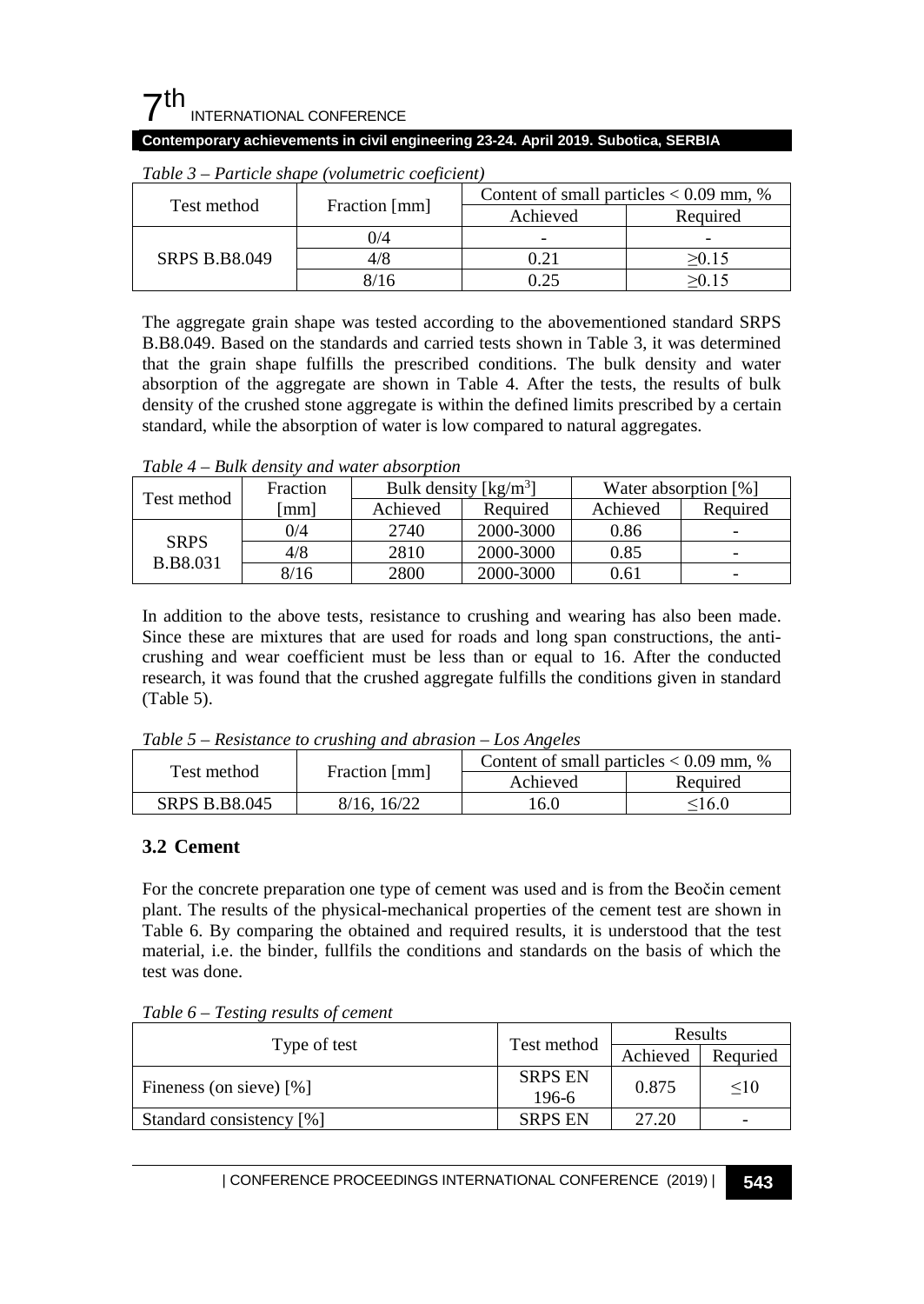

#### **Савремена достигнућа у грађевинарству 23-24. април 2019. Суботица, СРБИЈА**

|                 |                              | 196-3          |           |             |
|-----------------|------------------------------|----------------|-----------|-------------|
| Setting<br>time | start after                  | <b>SRPS EN</b> | 160       | $\geq 50$   |
| [min]           | finish after                 | 196-3          | 200       | $\leq 600$  |
| Volume          | cakes                        | <b>SRPS EN</b> | stability | stability   |
| stability       | on Le Chatelier's rings [mm] | 196-3          | 0.00      | $\leq 10$   |
| Flexural        | on 2 days                    | <b>SRPS EN</b> | 5.4       |             |
| strength [MPa]  | on 28 days                   | 196-1          | 9.4       |             |
| Compressive     | on 2 days                    | <b>SRPS EN</b> | 25.8      | $\geq 18.0$ |
| strength [MPa]  | on 28 days                   | 196-1          | 50.7      | $\geq 40$   |

### **3.3 Water**

Water was tested using the SRPS U.M1.058 standard and Table 7 gives the values of the water that can be used for the preparation of concrete mixtures.

*Table 7 – Testing results of water*

| Properties                                                     | Achieved | Requried    |
|----------------------------------------------------------------|----------|-------------|
| pH value                                                       | 8.48     | $4.5 - 9.5$ |
| Chloride content (Cl <sup>-</sup> ) [mg/l]                     | 7.8      | 300         |
| Sulfate content $(SO_4^2)$ [mg/l]                              | 15.6     | 2700        |
| Sulfide content $(S^2)$ [mg/l]                                 | 0.0      |             |
| Nitrate content $(NO3)$ [mg/l]                                 | 400.0    | 500         |
| Phosphate content $(PO43)$ [mg/l]                              |          | 100         |
| Bicarbonate content (alkalni NaHCO <sub>3</sub> ) [mg/l]       | 280.6    | 1000        |
| Potassium-permanganate consumption (KMnO <sub>4</sub> ) [mg/l] | 15.2     | 200         |
| The content of the soluble matter as the residue of the        | 242.0    | 5000        |
| evaporated water [mg/l]                                        |          |             |
| The content of insoluble matter as the difference between the  |          | 2000        |
| residue of the vapor of the undrained and drained water [mg/l] |          |             |
| The difference in the setting time between the cement paste    |          |             |
| with water being tested and distilled water:                   |          |             |
| - begining                                                     |          | 30          |
| - endi                                                         |          | 30          |

## **3.4 Hemijski dodaci**

### **3.4.1 Sika Viscocrete 3070**

An analysis of chemical additive Sika Viscocrete 3070 tests has been carried out, on the basis of which the test results are shown in Table 8. The results of the test have shown that the results are within the limits prescribed by the SRPS U.M1.035 criteria, on the basis of which this material is suitable and can be used for making concrete mixtures.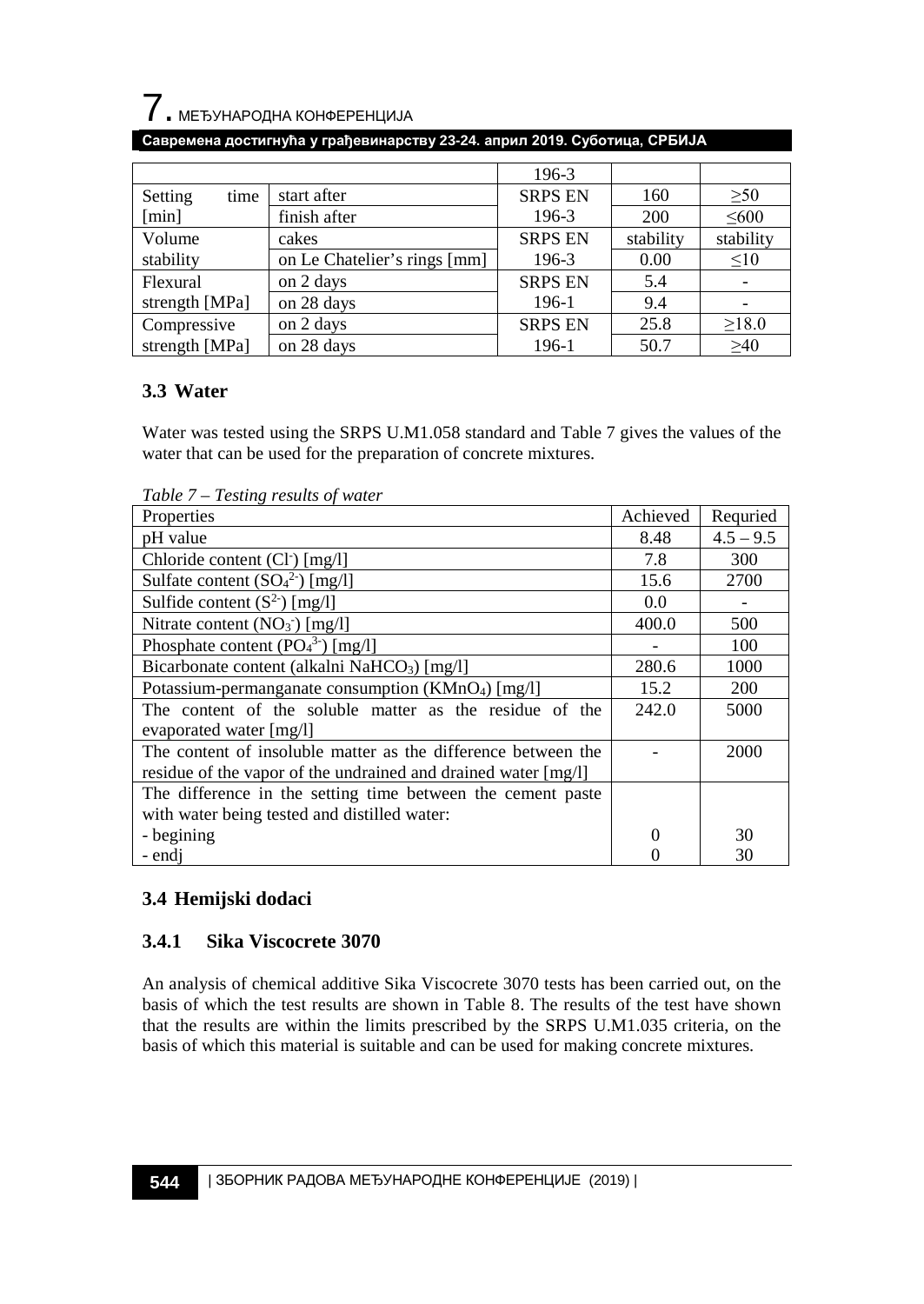#### **Contemporary achievements in civil engineering 23-24. April 2019. Subotica, SERBIA**

| Parameter                                | <b>Criterion SRPS</b><br>U.M1.035 | Requried                    |
|------------------------------------------|-----------------------------------|-----------------------------|
| Bulk density in liquid state             | $1.090 \pm 0.05$                  | 1.080 $g/cm^3$              |
| Surface stress:                          |                                   |                             |
| - water                                  |                                   | $72.73 \times 10^{-5}$ N/cm |
| - water-cement solution 0.85g add./30 ml |                                   | $59.80x10^{-5}$ N/cm        |
| water                                    |                                   |                             |
| Content of dry matter                    | $27.22 \pm 0.43$                  | 26.84%                      |
| pH value:                                |                                   |                             |
| - water                                  |                                   | 7.20                        |
| - water solution 0.85g add./30 ml water  | $5.26 \pm 0.5$                    | 5.10                        |
| Chlorine content Cl ion                  | $0.00 \pm 0.00$                   | $0.00\%$                    |

*Table 8 – Testing results of Sika Viscocrete 3070*

### **3.4.2 Sika Aer**

An aerated test was performed for concrete mixtures. The results of the tests are presented in Table 9, which shows that the results are within the limits prescribed by the standard and that this aerator is suitable for the preparation of the concrete mixture.

*Table 9 – Testing results of Sika Aer*

| Parameter                                         | <b>Criterion SRPS</b><br>U.M1.035 | Requried                    |
|---------------------------------------------------|-----------------------------------|-----------------------------|
| Bulk density in liquid state                      |                                   | $1.010$ g/cm <sup>3</sup>   |
| Surface stress:                                   |                                   |                             |
| - water                                           |                                   | 72.73x10 <sup>-5</sup> N/cm |
| - water-cement solution 0.85g add./30 ml<br>water |                                   | $66.41x10^{-5}$ N/cm        |
| Content of dry matter                             |                                   | 5.18                        |
| pH value:                                         |                                   |                             |
| - water                                           |                                   | 6.90                        |
| - water solution 0.85g add./30 ml water           |                                   | 5.77                        |
| Chlorine content Cl ion                           | $0.00 \pm 0.00$                   | $0.00\%$                    |

## **4 CONCLUSION**

After analyzing the graphical and tabular results shown in this paper, the following can be concluded:

- the all aggregate tests included in this paper have been satisfied by the SRPS standards and can be applied for the construction of concrete pavements as well as for the structural elements of civil engineering;
- after examination of the physical-mechanical properties of cement, it was found that it is a material that also fullfils all the criteria and regulations that are required according to standards;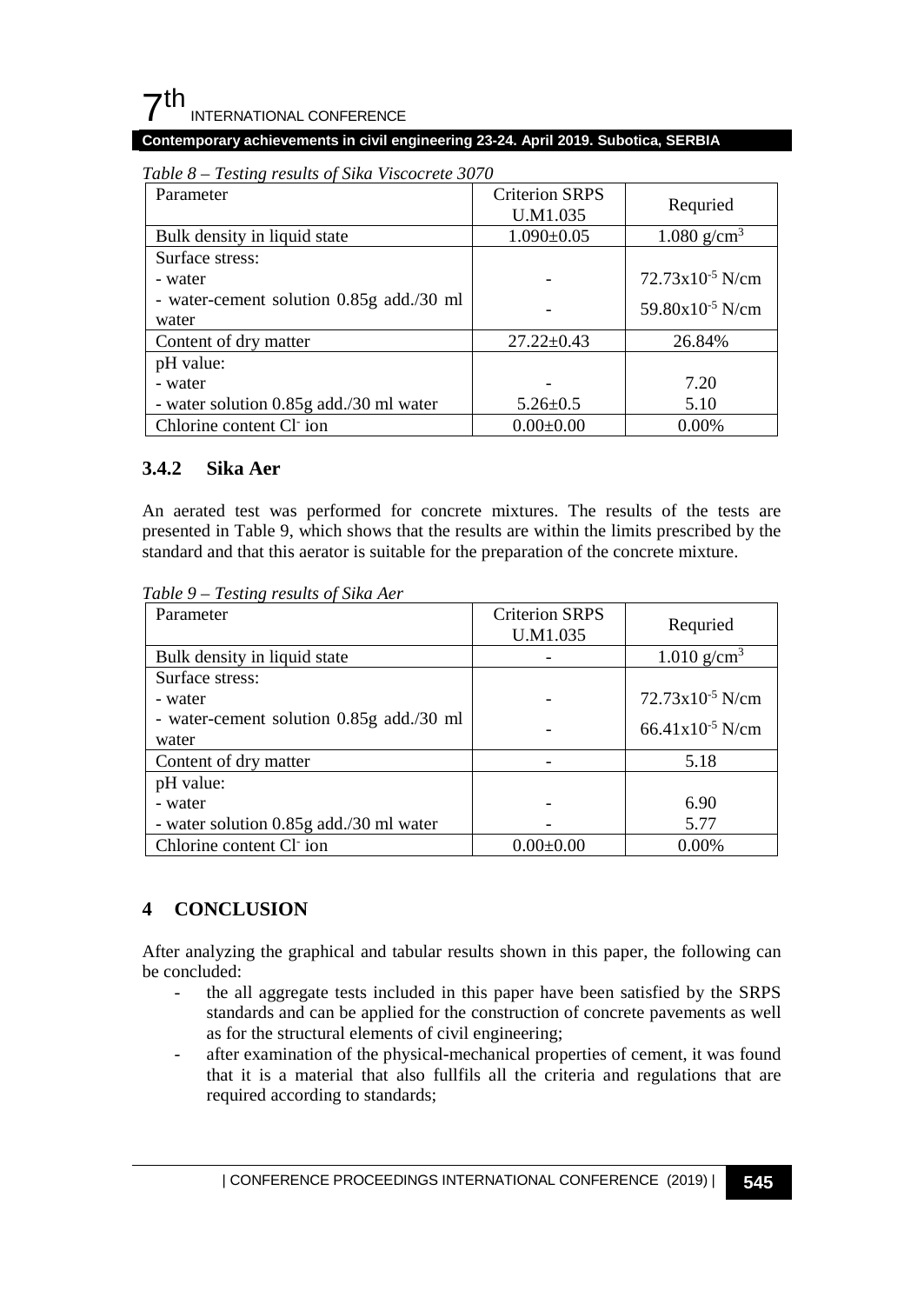#### **Савремена достигнућа у грађевинарству 23-24. април 2019. Суботица, СРБИЈА**

- the water used for the preparation of the concrete mixtures is correct and based on the paper tests it has been proven that the drinking water can be used for the preparation of concrete. It is only necessary to check water from wells or some other sources in order to determine its composition and properties;
- the tested chemical additives also showed satisfactory criteria as well as any other components used for the preparation of concrete mixtures.

#### **ACKNOWLEDGEMENTS**

The results presented in this paper are part of the research project TR 36043 "Development and application of a comprehensive approach to the design of new and safety assessment of existing structures for seismic risk reduction" financed by the Ministry of Education, Science and Technological Development of the Republic of Serbia.

#### **REFERENCES**

- [1] Šešlija M., Radović N., Rašeta A., Starčev-Ćurčin A., Kukaras D.: Physicomechanical properties of concrete mixtures for construction of pavements at bus stations, Građevinar, 70/2, pp. 121-132, 2018
- [2] Suelyman Gokce H., Andic-Cakir O.> Bleeding characteristics of high consistency heavyweight concrete mixtures, Construction and Building Materials, 194, pp. 153- 160, 2019
- [3] Dastgerdi Shafiei A., Peterman R., Riding K., Beck T: Effect of concrete mixture components, proportioning and compressive strength on fracture parameters, Construction and Building Materials, 206, pp. 179-192, 2019
- [4] Jiao D., Shi C., Yuan Q., An X., Liu Y.: Mixture design of concrete using simplex centroid design method, Cement and Concrete Composites, 89, pp. 76-88, 2018
- *[5]* SRPS B.B8.029 *Crushed aggregate - Test for dry sieve analysis*, Institute for Standardization of Serbia, Belgrade, 1982
- *[6]* SRPS B.B2.010 *Aggregate for concrete - Technical requirements*, Institute for Standardization of Serbia, Belgrade, 1986
- [7] SRPS B.B3.100 *Crushed aggregates for concrete and asphalt*, Institute for Standardization of Serbia, Belgrade, 1983
- [8] SRPS B.B8.036 *Crushed aggregate - Determination of fine particles with the wet sieve analysis,* Institute for Standardization of Serbia, Belgrade, 1982
- [9] SRPS B.B8.049 *Mineral aggregate - Determination of volumetric coefficient*, Institute for Standardization of Serbia, Belgrade, 1984
- *[10]*SRPS B.B8.031 *Crushed aggregate - Determination of particle density and water absorption*, Institute for Standardization of Serbia, Belgrade, 1982
- [11]SRPS B.B8.045 *Testing of natural rock - Testing of natural and crushed aggregate rock by machine "los angeles"*, Institute for Standardization of Serbia, Belgrade, 1978
- [12]SRPS EN 196-6 *Methods of testing cement – Part 6: Determination of fineness*, Institute for Standardization of Serbia, Belgrade, 2011